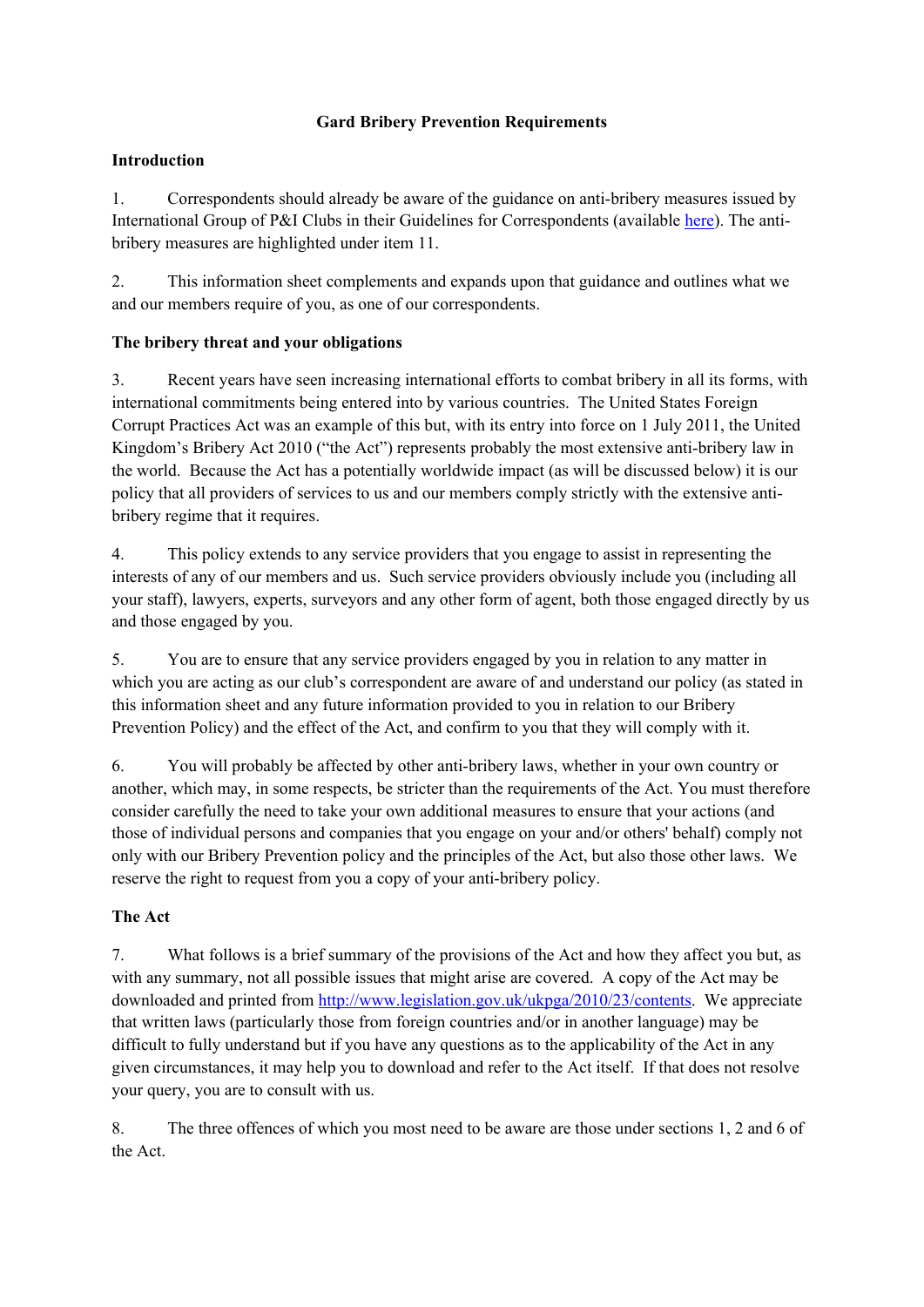#### **Section 1: Bribing another person**

9. It is an offence for a person to offer, promise or give a financial advantage to another person intending the advantage to induce a person, or reward a person for, the improper performance of a relevant function or activity. It does not matter whether the person being offered, promised or given the advantage is the same person who performs the relevant function or activity.

10. It is also an offence to offer, promise or give a financial or other advantage to another person, knowing or believing that the acceptance of the advantage would itself constitute the improper performance of a relevant function or activity.

11. In both cases it does not matter whether the advantage is offered, promised or given directly or through a third party.

# **Section 2: Being bribed**

12. This section creates offences that generally mirror those under section 1, but criminalise the behaviour of the person receiving the bribe. In addition, it is an offence where, in anticipation of or in consequence of a person requesting, agreeing to receive or accepting a financial or other advantage, a relevant function or activity is performed improperly by that person, or another person at their request or with their agreement. This means that a person can be guilty of the offence even before they have asked for a bribe, if they intend to do so and improperly perform a relevant function or activity. As before, it does not matter whether the bribed person requests, agrees to receive or accepts the advantage directly or through a third party.

### **Issues relevant to the offences under sections 1 and 2**

13. "Advantage" is not defined in the Act: in principle, any payment, gift or any other form of benefit could be included.

14. The relevant function or activity can, amongst other things, be of a public nature, connected with a business or performed in the course of a person's employment, so it can arise in the public and private sectors.

15. As to "improper performance", conduct will be considered "improper" if it amounts to a breach of an expectation that a person will act in good faith, impartially or in accordance with a position of trust. These expectations must be assessed in accordance with UK standards, even if the activity occurs outside the UK. If the conduct in question occurs outside the UK, any local custom or practice is to be disregarded unless it is specifically permitted by the written law of that country.

### **Section 6: Bribing foreign public officials**

16. It is an offence to bribe a person who holds a legislative, administrative or judicial position of any kind (whether appointed or elected) in a country or territory outside the UK, or who exercises a public function for and on behalf of a territory outside the UK, or for any public agency or enterprise of that country or territory, or is an official agent of a public international organisation.

17. The offence is committed if a person offers, promises or gives any advantage to such a foreign public official or to another person at the foreign public official's request or with their consent, in circumstances where the local written law neither permits nor requires the foreign public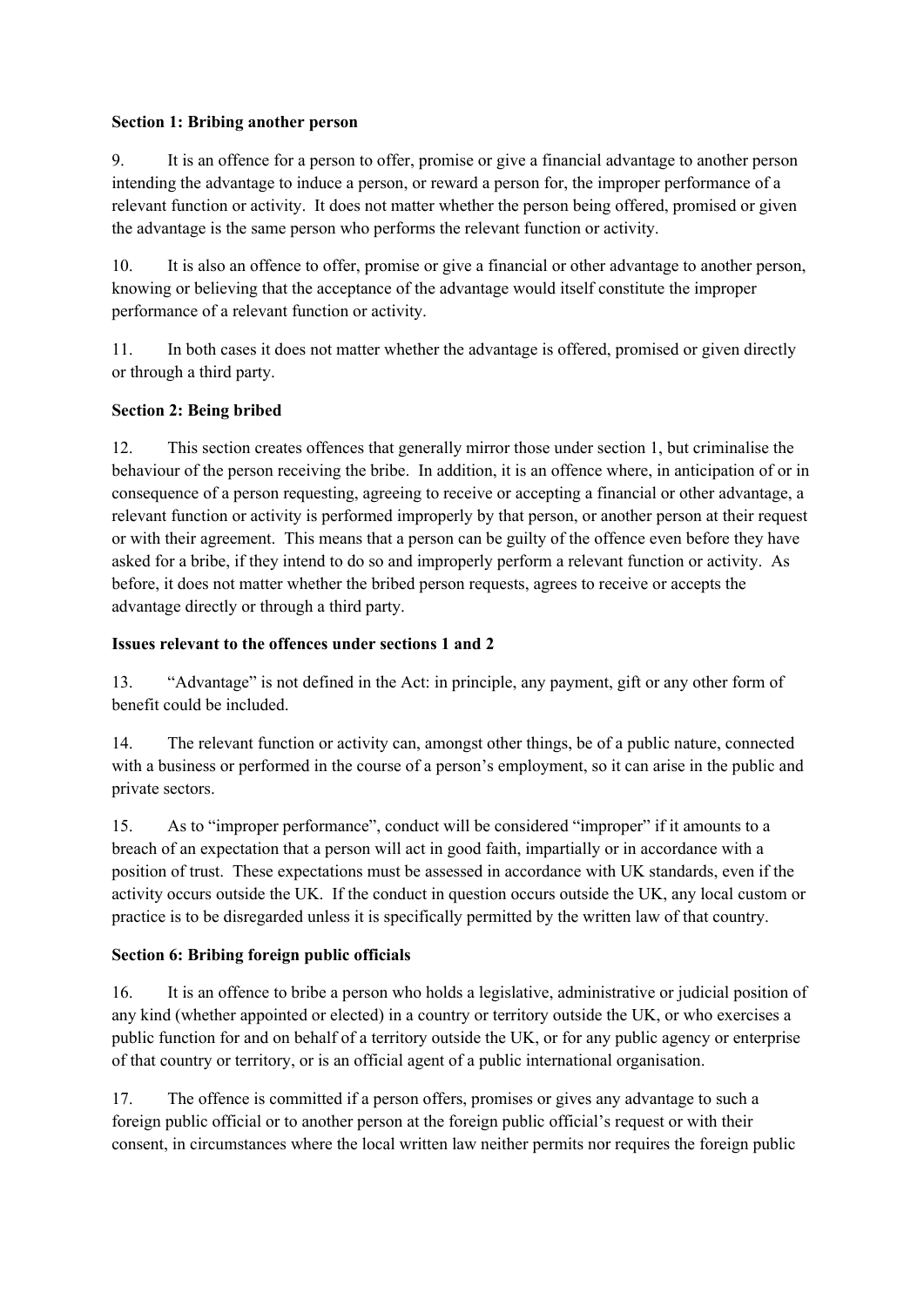official to be influenced in their capacity as a foreign public official by the offer, promise or gift. The bribe must be made with intent to:

a. influence the foreign public official in their capacity as a foreign public official; and

b. obtain or retain some business, or an advantage in the conduct of business.

# **Issues relevant to the offences under sections 1, 2 and 6**

18. The three types of offences outlined above apply to individual persons and may also apply to companies (under English law, where the acts are committed by individual persons who are the "directing mind or will of the organisation"). They apply to acts of bribery both:

a. committed within the UK; and

b. committed outside the UK, where the individual person or the company has a close connection to the UK (for example UK companies, UK partnerships, UK citizens or individuals ordinarily resident in the UK.

19. Individual persons found guilty of any offences under sections 1, 2 and 6 can be imprisoned for up to 10 years and/or receive an unlimited fine. Companies can receive an unlimited fine. If a company is found guilty, a senior corporate officer (such as a director, manager, secretary or similar officer) can be imprisoned for up to 10 years and/or receive an unlimited fine if the court decides they have given their "consent or connivance" to the offence. This means that directors cannot choose to ignore bribery taking place within their organisations.

# **Section 7: Failure of commercial organisations to prevent bribery**

20. A relevant commercial organisation is guilty of an offence if a person associated with it bribes another person with the intention of obtaining or retaining business or an advantage in the conduct of business for that organisation. Put briefly, this is failure by the commercial organisation to prevent an offence under section 1 (bribing a person) or 6 (bribing foreign public officials).

21. A "relevant commercial organisation" is company or partnership established under the law of the UK which carries on business in the UK or elsewhere, and any other company or partnership (wherever established) that carries on business, or part of a business, in the UK. "Part of a business" might include:

- a. a representative or branch office in the UK;
- b. a UK agent carrying out ordinary business on the company's behalf;
- c. a UK subsidiary; or
- d. any other form of demonstrable business presence.

The above definitions may include you, and will include many of our members and us.

22. It is not necessary for there to be a conviction under either section 1 (bribing a person) or 6 (bribing foreign public officials) in order for the section 7 offence to be established, nor does it matter that the act in question is lawful in the country where it occurred. All that is required is that the act would have been an offence under section 1 or 6 if it had been performed in the UK.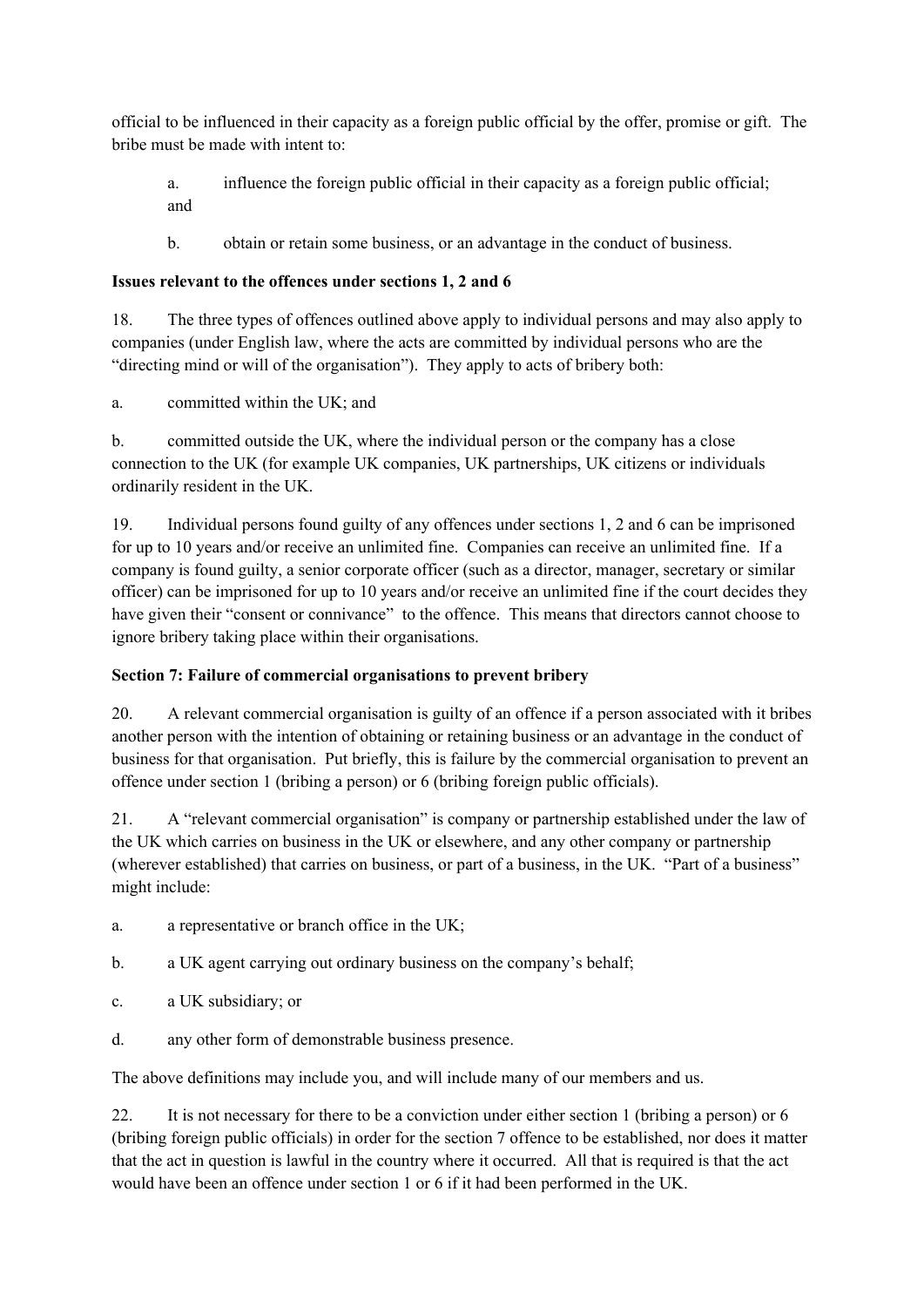23. A person is "associated" with an organisation if they "perform services" on behalf of the organisation. This may include:

- a. employees;
- b. agents;
- c. subsidiaries;
- d. contractors;
- e. joint venture partners; and
- f. third party service providers/suppliers.

The offence is one of strict liability, meaning that the prosecution will not have to prove intention or negligence by the commercial organisation, merely that the bribery has taken place, even where the bribe occurred without its knowledge.

24. There is a defence that the commercial organisation had in place "adequate procedures" designed to prevent persons associated with it from committing bribery. Those adequate procedures form part of our Bribery Prevention Policy but it is important to note that it is not sufficient only for the policy to be created and communicated: it needs to be shown to be working.

25. This offence only applies to commercial organisations, and cannot be committed by individual persons but could lead to an unlimited fine.

### **What this means to you**

26. All this means that if you have sufficient connection with the UK, and engage in bribery or fail to prevent bribery being committed on your behalf, you (the individual, the company and your directors) may be criminally charged under the Act. Even if you have no such connection with the UK, if you are involved in the giving of a bribe, you could expose the member or us to conviction under the Act.

27. Most people can recognise when a bribe is taking place: if the action feels morally wrong, it is likely to be wrong as a matter of law. For example, in relation to securing evidence: one should not pay a witness more than reasonable expenses for his or her co-operation, or make a payment to a public or private employee to make available documents or information that they should not provide. We comment below on two particular issues where the UK Government has considered it necessary to provide specific guidance.

### **Facilitation payments**

28. Facilitation payments, otherwise known as "grease payments" can be summarised as small bribes paid to facilitate routine Government action. They might include payments to secure early release of cargo; to lift a port state detention; to mitigate customs or other fines; or even to be permitted to transit a canal. Some may view them as "the price of doing business" and not recognise them as being a serious form of bribery. They are clearly prohibited under the Act and, no matter how small, or how well-established the practice is in any jurisdiction, such activities cannot be allowed to happen.